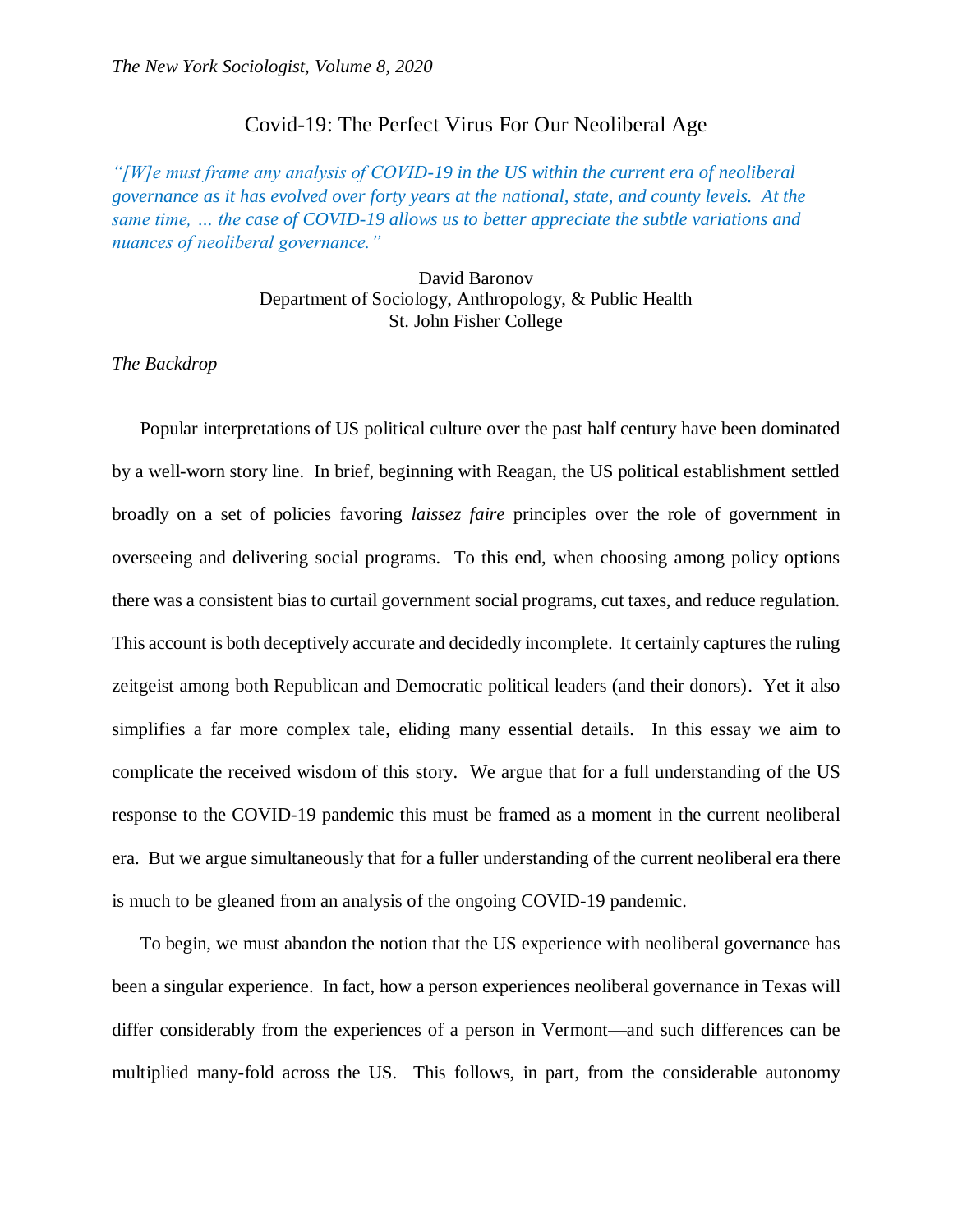wielded by states within the decentralized US model of federalist government. Next, we trace parallels between these different experiences with neoliberal governance—differences based on the region where one lives—with differences in how one is experiencing the COVID-19 pandemic. For example, two persons from adjacent counties, though confronting the exact same virus, may be told to follow wholly irreconcilable protocols. Lastly, via a comparison of public health departments and nursing homes during the pandemic, we illustrate how US neoliberal governance does not—in actual practice—offer a one-size-fits-all model.

Hence, COVID-19 brings out differences based on both the region where one lives and the area of healthcare in which one works. Again, this is contrary to conventional accounts of neoliberal governance which imply uniformity and convergence in the application of policies. Moreover, bringing our attention to the differences revealed through this comparison of health departments and nursing homes allows the COVID-19 pandemic to make evident fundamental aspects of the operating logic of neoliberal rule in the US.

## *Our Neoliberal Era and Its Pandemic*

The US is now four decades into a profound social experiment in neoliberal governance with little or no sign of reversal. The ongoing movement away from progressive taxation and a moderate social safety net toward the privatization of government services (other than policing), the deregulation of industry, and the suppression of unions has led predictably to ever greater scales of inequality (Piketty, 2014; Desmond, 2016; Keister, 2004). While there are many measures of these developments and their consequences, certain events tell the story in especially brutal fashion. The current COVID-19 pandemic is just such an event. In fact, without some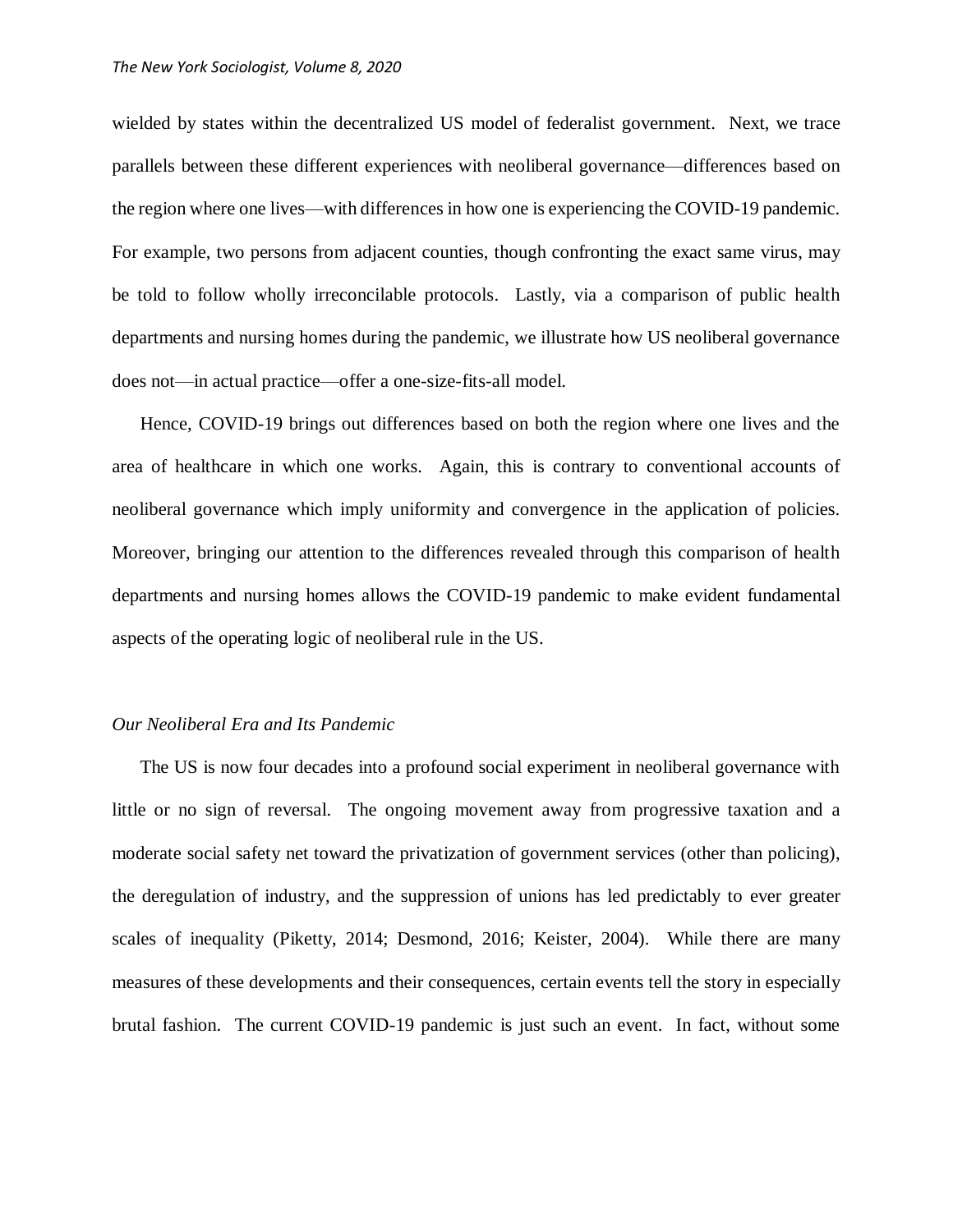understanding of the near half-century of US experience with neoliberal governance that preceded COVID-19, there are many aspects of the pandemic that would be plainly inexplicable.

The basic story of neoliberal US governance has been well documented by now two generations of scholars (Barlett and Steele, 1992; Brown, 2019; Davis, 1986; Fraser, 2019; Harvey, 2007). However, the variegated impact of these policies on communities in different regions and states across the US as well as the disparate treatment of different types of government social programs have not been fully appreciated. The challenge for analyses of neoliberal governance in the US is two-fold. First, though sharing a common set of policies, the application and impact of these policies have not been identical across political jurisdictions. At the national level, the principle neoliberal policies have been to reduce (or privatize) government social programs, slash taxes on the wealthy, and limit government regulation. To a greater or lesser degree, all Democratic and Republican administrations from Carter forward have adhered to this basic agenda. One *apparent* exception to this was the Affordable Care Act. However, once the "public option" was successfully scuttled, the ACA fit well within standard free market principles. Its origins, after all, sprang from the arch-conservative Heritage Foundation. Notwithstanding the significant reach of this political agenda at a national level, it is neoliberal governance at the state level that has arguably had a greater direct impact on people's lives.

Thus, those living in Texas and those living in California all encounter policies promoting privatization, deregulation, and tax cuts for the wealthy. But the experiences of people in each of these states differ significantly with regard to the levels of state funding for: unemployment assistance, Medicaid, school lunch programs, housing assistance, state colleges, and public health, as well as with regard to the privatization and regulation of prisons, nursing homes, charter schools, toll roads, and ambulance services. Consequently, critiques of neoliberal excesses tend to over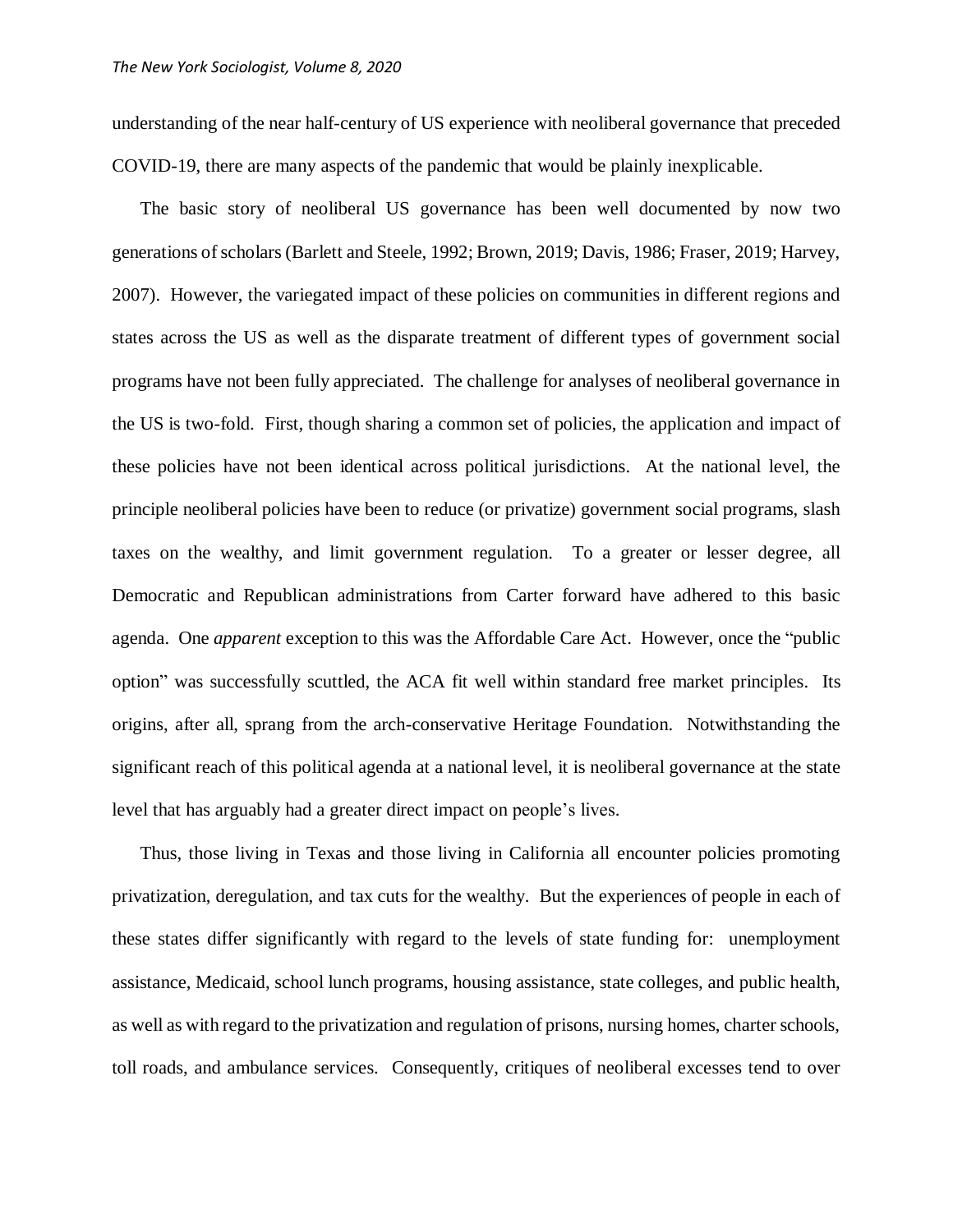emphasize certain outlier cases, such as Florida, Kansas, or Louisiana—keeping in mind that the US as a whole is itself an outlier among advanced capitalist nations in this regard. Sweden, Japan, the United Kingdom, Australia, and others have all fallen in line with the basic neoliberal principles of governance over the preceding decades. But outside the US, most of these cases can be described as national stories with far fewer internal regional differences. Thus, comparing the US with the UK or with Japan is almost nonsensical for understanding the impact of the neoliberal era on the people in those nations. Rather, we need comparisons between Japan or the United Kingdom with Texas, Ohio, or Massachusetts for a more complete understanding. Therefore, the first challenge for analyses of neoliberal governance is to understand the varied burden of neoliberal policies in the US contingent on political jurisdiction.

This same political jigsaw puzzle complicates comparisons between the US and other nations with regard to COVID-19. All nations confront the same pandemic. But the US stands alone in working with 50 distinct government policy responses. This unique political morass confounds even the most basic practices, such as stay-at-home directives, social distancing requirements, the procurement of basic medical resources, the availability of unemployment insurance, and the definition of who is an essential employee. Consequently, the US has 50 state-level—and over 3,000 county-level—health departments, each designing its own policies to address a single virus. Thus, we must frame any analysis of COVID-19 in the US within the current era of neoliberal governance as it has evolved over 40 years at the national, state, and county levels. This, after all, explains the governing infrastructure (and political ethos) at hand for taking on the pandemic in the US. Then, we must recognize the degree of control over health policy at the state and county levels—and the wide variation this engenders—for combatting a virus that honors no jurisdictional boundaries. There is, however, a yet further complication hindering our analysis. Not all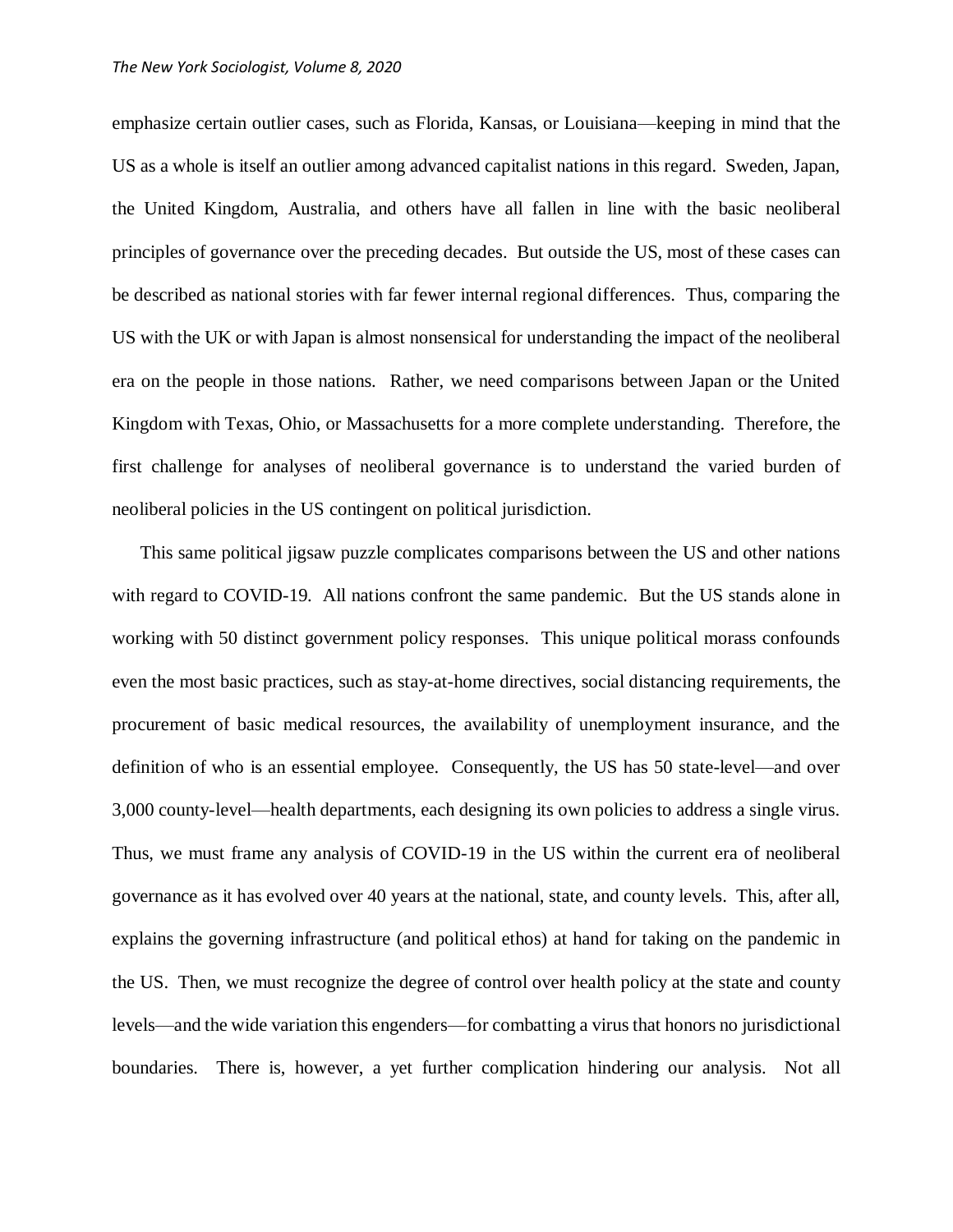government social programs receive the same neoliberal remedy. Therefore, exploring this distinction in treatment across programs is essential for making sense of the US response to COVID-19. At the same time, dissecting these distinctions in treatment for the case of COVID-19 allows us to better appreciate the subtle variations and nuances of neoliberal governance.

## *Our Impoverished Public Health Departments and Privatized Nursing Homes: Where Pandemics Go to Thrive*

It is clear from many examples that the application of neoliberal remedies is far from universal across different government social programs. However, it is only when grappling to explain these differences that we recognize such distinctions are far from arbitrary. Indeed, consistent with the logic of neoliberal governance, it is the pecuniary value and not the social value of a program that accounts for this distinction. To illustrate this logic, we compare public health departments and nursing homes and the contrasting neoliberal remedies for each.

Public health represents a type of government social program that is difficult to privatize. This is because the types of services that public health departments provide—health inspections, rabies control, contact tracing, testing air, water, and soil for pollutants—are not easily commodified. The neoliberal remedy, therefore, is to starve public health of resources rather than pursuing full privatization. Accordingly, for the past four decades funds for public health departments have been systematically cut to the absolute minimum. This trend holds for all 50 states, but again, cuts tend to be most severe among conservative states. COVID-19 exposed this very quickly. Operating with barebone staffs designed to address their minimal regulatory functions, state and county health departments were suddenly tasked to conduct region-wide epidemiological studies to assess the virus' local impact, to scale up their modest contact tracing operations, to mount a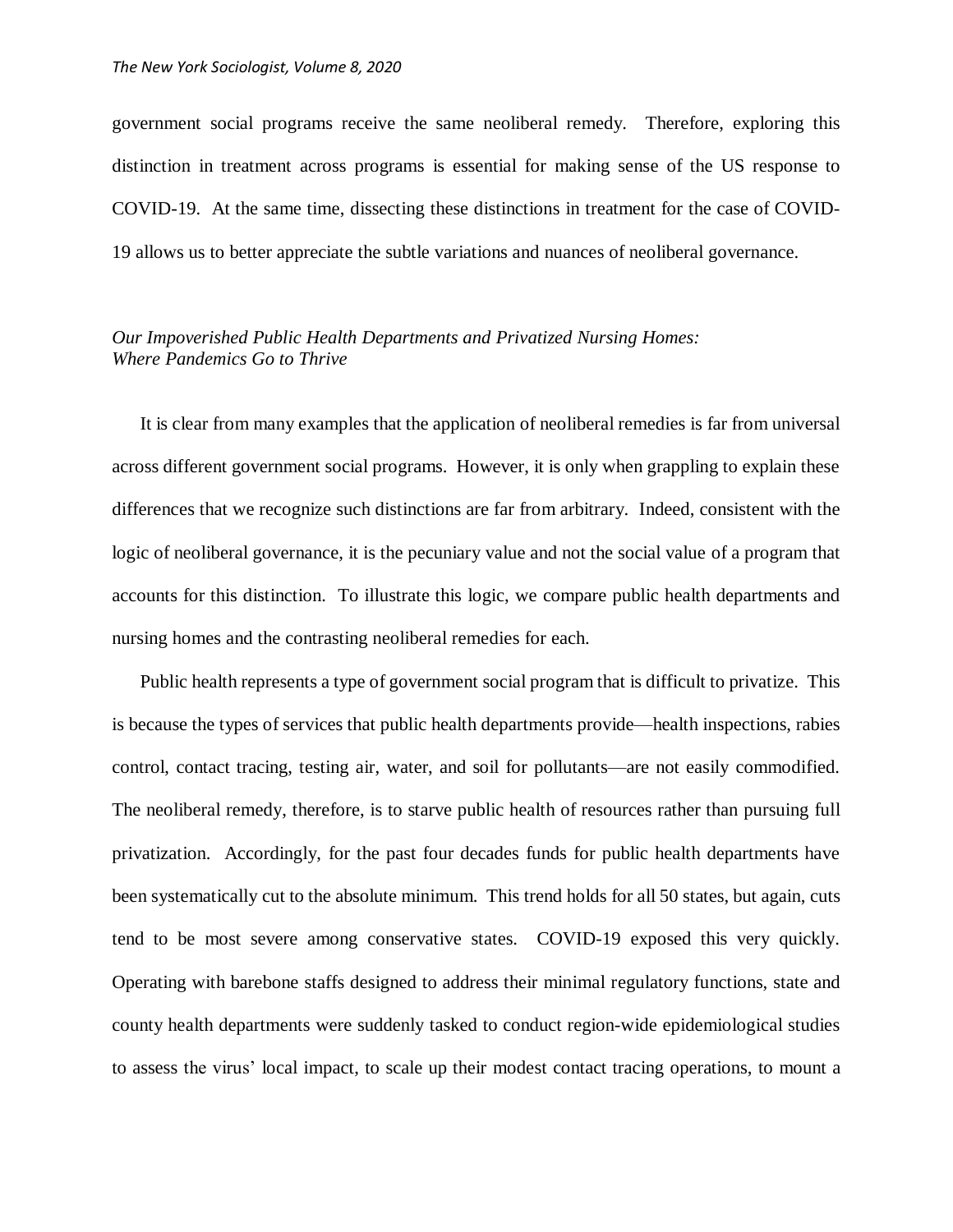large-scale public health campaign (often with fax machines and computers from the 1990s), to provide detailed guidelines for schools, hospitals, and local businesses to minimize transmission, and to advise state and local governments regarding their general policies around school closings, stay-at-home orders, etc. (Bosman and Fausset, 2020; Reich, 2020; Seelye, 2020; Weber, et. al. 2020). Public health workers were, of course, ordered to do all this with few if any additional resources, while simultaneously maintaining their day-to-day operations.

In lieu of additional resources, sixteen-hour days and seven-day weeks soon became the norm for many. This highlights a cardinal feature of neoliberal governance—the one resource that can be expanded without additional compensation (and discarded at will) is labor. Expanding workspace, consuming greater electricity, adding computer capacity, or increasing raw materials, all require more money. Labor is the only input that can be expanded without cost—beyond negligible overtime pay for already poorly paid hourly workers. This explains, in part, why opting to not privatize certain government social programs, such as the routine work of health departments, raises few objections from advocates of neoliberal governance. The result has been a workforce that is over-worked and underpaid, as has been the case across public health departments—from Texas to Vermont—over the first few months of the COVID-19 pandemic (Interlandi, 2020; Silver-Greenberg and Abrams, 2020). In fact, though often working longer hours, for far lower pay, in equally risky environments, these workers do not even receive the recognition that nurses and doctors routinely receive, such as the orchestrated public displays of gratitude outside hospitals, due to the invisibility of their work.

To the contrary, public health workers have been regularly subject to a significant level of abuse and death threats from those who perceive them as the face of government policies for mandatory masks, stay-at-home orders, and other restrictions (Baxter, 2020; Bosman, 2020;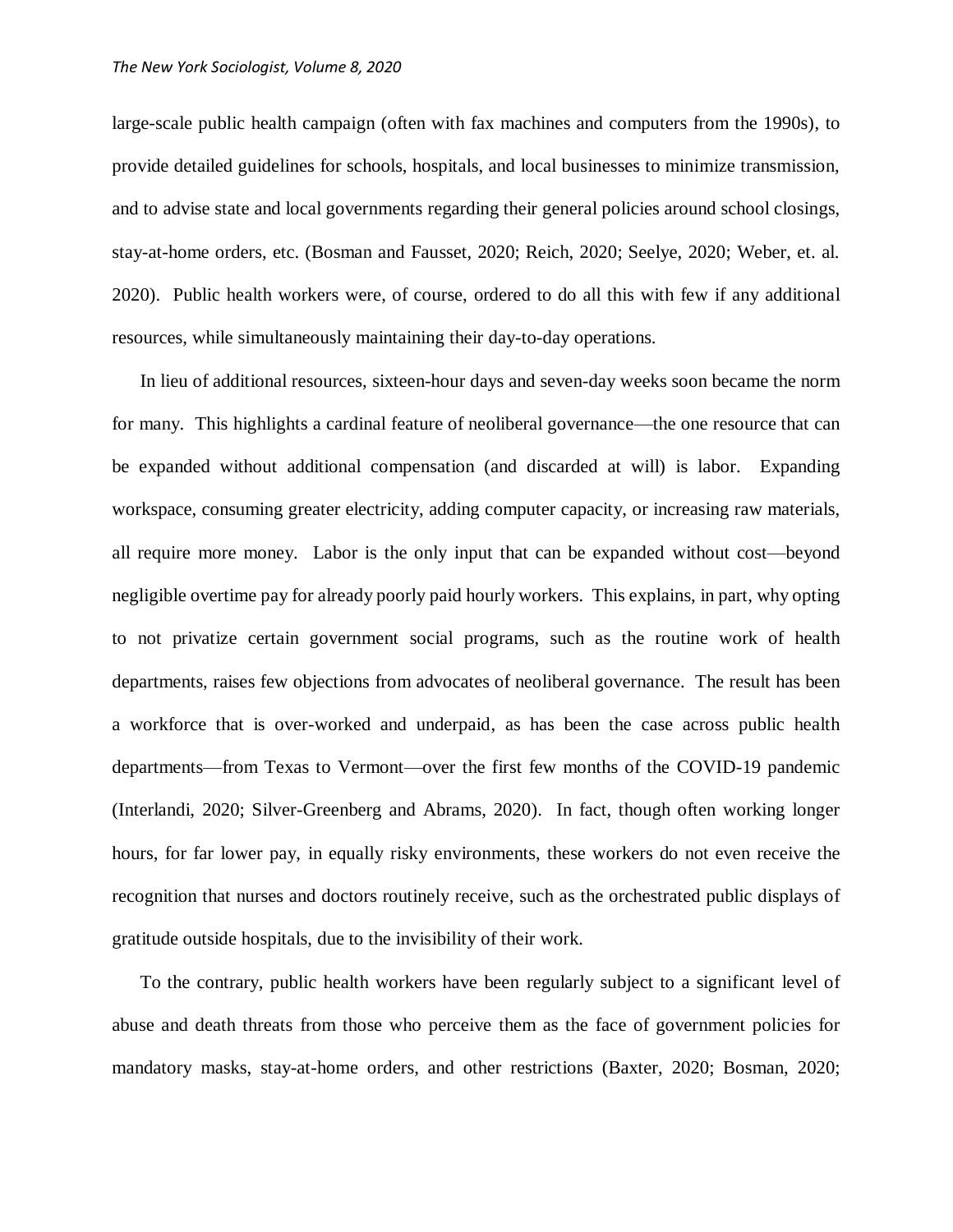Weiner and Eunjung Cha, 2020). This abuse is an all-too-predictable consequence of four decades of a vicious, neoliberal dogma denouncing government bureaucrats as nefarious agents of big government or the deep state. Given the obvious similarities, it is remarkable how rarely one hears comparisons between the maniacal fervor and ideological purity of the those today denouncing the deep state and those previously leading Mao's cultural revolution to purge "anti-worker" bureaucrats from the Communist Party hierarchy.

If basic public health activities are thought unfit for full-scale commodification, nursing homes, by contrast, are tailor made for this—a fact that has not escaped the notice of hedge funds and health industry index funds, for whom nursing homes provide a steady source of profit. The nursing home industry is built around a fee-for-service extravaganza in which nearly all activities are attached to billable medical codes. As with many investment schemes, the business model rests upon sound socialist principles. Investors purchase nursing homes that receive exclusive government licenses from the state to provide a medley of billable medical services. The government then collects money from the public to give to these investors for these services—via various government programs, such as Medicare, Medicaid, and SSI. In addition, private insurance reimburses these investors. A plentiful stream of revenue is practically guaranteed. This privatization of a government social program, combined with deregulation, creates a host of perverse incentives and practices. First, the workforce is treated as a straight loss. The fewest number of workers paid the least amount of money to perform the most tasks will generate the highest profit. Consequently, managers of private, for-profit nursing homes specialize in hiring interchangeable workers at the lowest possible wage and skill level with tremendous turnover and very low rates of unionization. By happenstance, patients in nursing homes are especially vulnerable to the current COVID-19 virus. Therefore, to effectively confront the pandemic,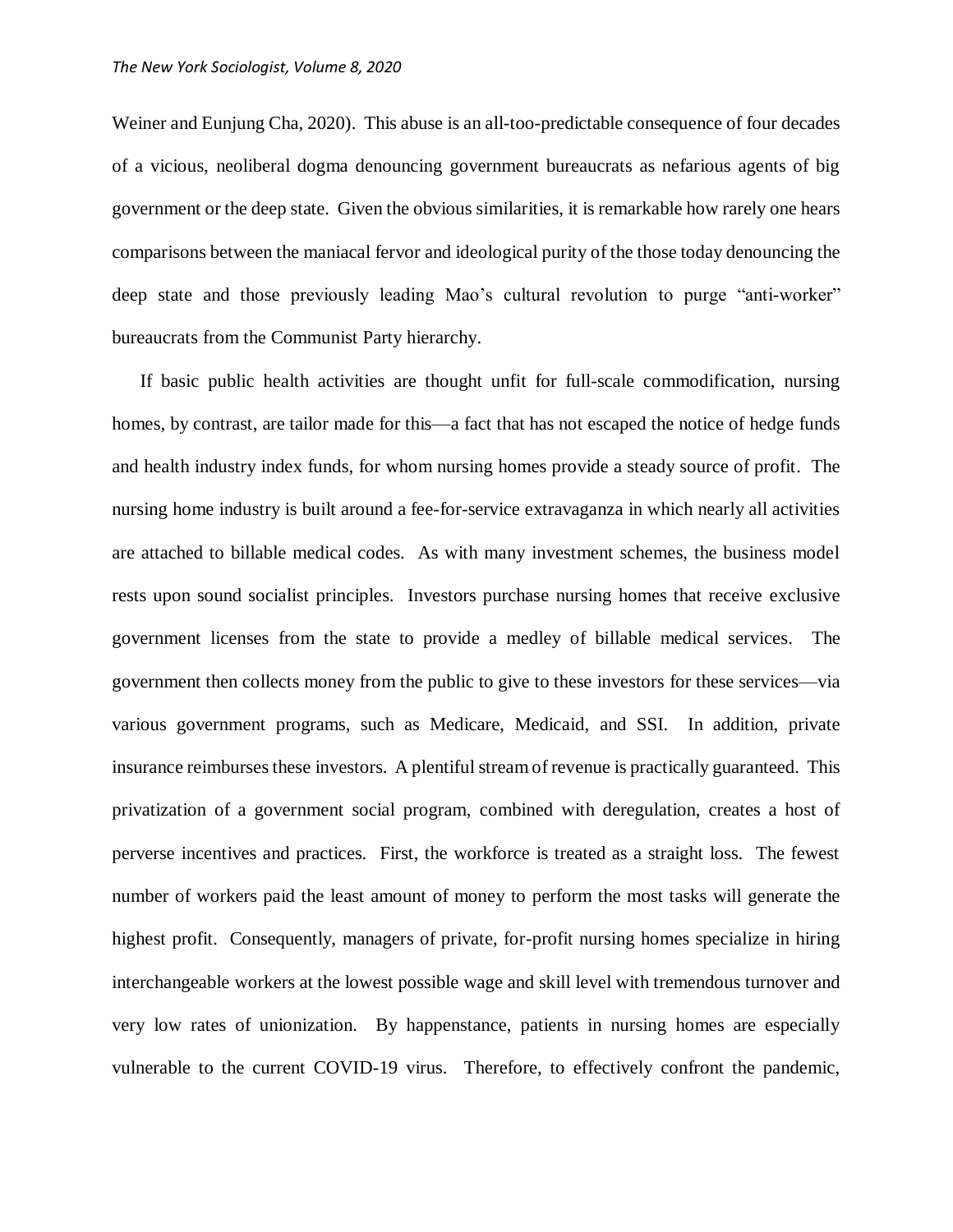nursing homes would require a highly trained, dedicated, and veteran workforce. They possess the opposite, a reality that is reflected in the catastrophic COVID-19 death tolls across nursing homes.

A second perverse incentive for managers across private, for-profit nursing homes follows from the variable profit margins for different medical services. Consequently, managers must scrutinize the profitability for each medical service to determine which services to promote and which to discourage. Ordinarily, tight government regulation of privatized medical services for a vulnerable population would provide a bulwark to counter to this injurious incentive. In the neoliberal era, however, privatization is combined with deregulation. Thus, many of the tedious limits that patient welfare placed on profits are removed. The absurdity of the US healthcare system more generally in this regard has been put on full display with the financial hardship and waves of lay-offs experienced by hospitals in the midst of a major pandemic. Notwithstanding a hospital system stretched to the limit and overwhelmed with COVID-19 patients lining its hallways for billable services, hospital revenues have plummeted with the temporary restrictions placed on elective procedures—the cash cow of medical service reimbursement (Cleveland, 2020; Goldstein, 2020; Kliff, 2020; Sangor-Katz, 2020). In this way, an occasional disruptive event, such as the COVID-19 pandemic, can do much to expose the many perverse neoliberal incentives and practices that often follow from privatization and deregulation.

We see that public health departments and nursing homes were both subject to the logical premises of neoliberal governance and that both were severely tested by the COVID-19 pandemic, though for very different reasons. On the one hand, we have a public health sector that was starved of resources, leaving communities bereft of guidance, basic assistance, or coordinated planning during a major deadly pandemic. On the other hand, we have a nursing home industry that was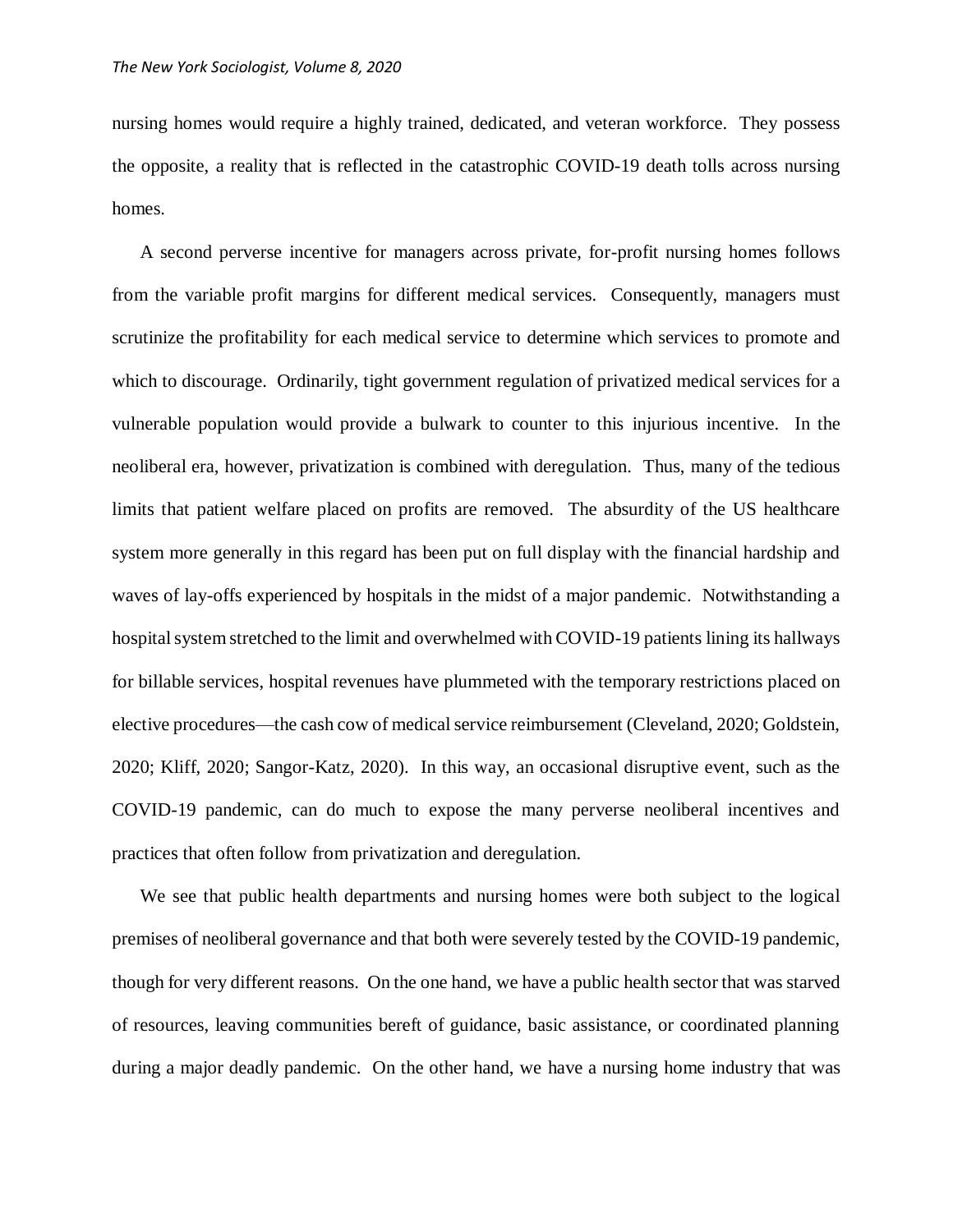privatized and overrun by hedge fund managers and other speculative investors, exposing patients to the troubling vicissitudes of *laissez faire* medical care, as COVID-19 encircled their buildings. These examples help illustrate the analytical complexity of neoliberal governance and the fallacy of viewing the corrosive impact of the same neoliberal policies (e.g., privatization and deregulation) as similar in nature across different arenas (e.g., public health and nursing homes).

## *Sources*

- Barlett, Donald and James Steele. (1992) *America: What Went Wrong?* Kansas City, MO: Andrews and McMeel.
- Baxter, Kevin. (2020) "Facebook removes video threatening public health officials." *Los Angeles Times*. June 26, 2020.
- Bosman, Julie. (2020) "Health officials had to face a pandemic: Then came the death threats." *New York Times*. June 22, 2020.
- Bosman, Julie and Richard Fausset. (2020) "The coronavirus swamps local health departments, already crippled by cuts." *New York Times*. March 14, 2020.
- Brown, Wendy. (2019) *In the Ruins of Neoliberalism*. New York: Columbia University Press.
- Cleveland, Will. "URMC will furlough 3,400 workers as it loses hundreds of millions during COVID-19 pandemic." *Democrat and Chronicle*. May 8, 2020.
- Davis, Mike. (1986) *Prisoners of the American Dream*. New York: Verso Press.
- Desmond, Matthew. (2016) *Evicted: Poverty and Profit in an American City*. New York: Broadway Books.
- Fraser, Nancy. (2019) *The Old is Dying and the New Cannot Be Born: From Progressive Neoliberalism to Trump and Beyond*. Brooklyn, NY: Verso Press.
- Goldstein, Amy. (2020) "COVID-19, financial distress and the struggle to remain off the critical list: one hospital's story." *Washington Post*. May 13, 2020.
- Harvey, David. (2007) *A Brief History of Neoliberalism*. New York: Oxford University Press.
- Interlandi, Jeneen. (2020) "The US approach to public health: neglect, panic, repeat." New York Times. April 9, 2020.
- Keister, Lisa. (2004) *Wealth in America: Trends in Wealth Inequality*. New York: Cambridge University Press.
- Kliff, Sarah. (2020) "Hospitals knew how to make money: then coronavirus happened." *New York Times*. May 15, 2020.
- Piketty, Thomas. (2014) *Capital in the Twenty-First Century*. Cambridge, MA: Belknap Press.
- Reich, Robert. (2020) "America has no real public health system, the coronavirus has a clear run." *The Guardian*. March 15, 2020.
- Sangor-Katz, Margot. (2020) "Why 1.4 million health jobs have been lost during a huge health crisis." *New York Times*. May 8, 2020.
- Seelye, Katherine. (2010) "Public health departments shrinking, survey says." *New York Times*. March 1, 2010.